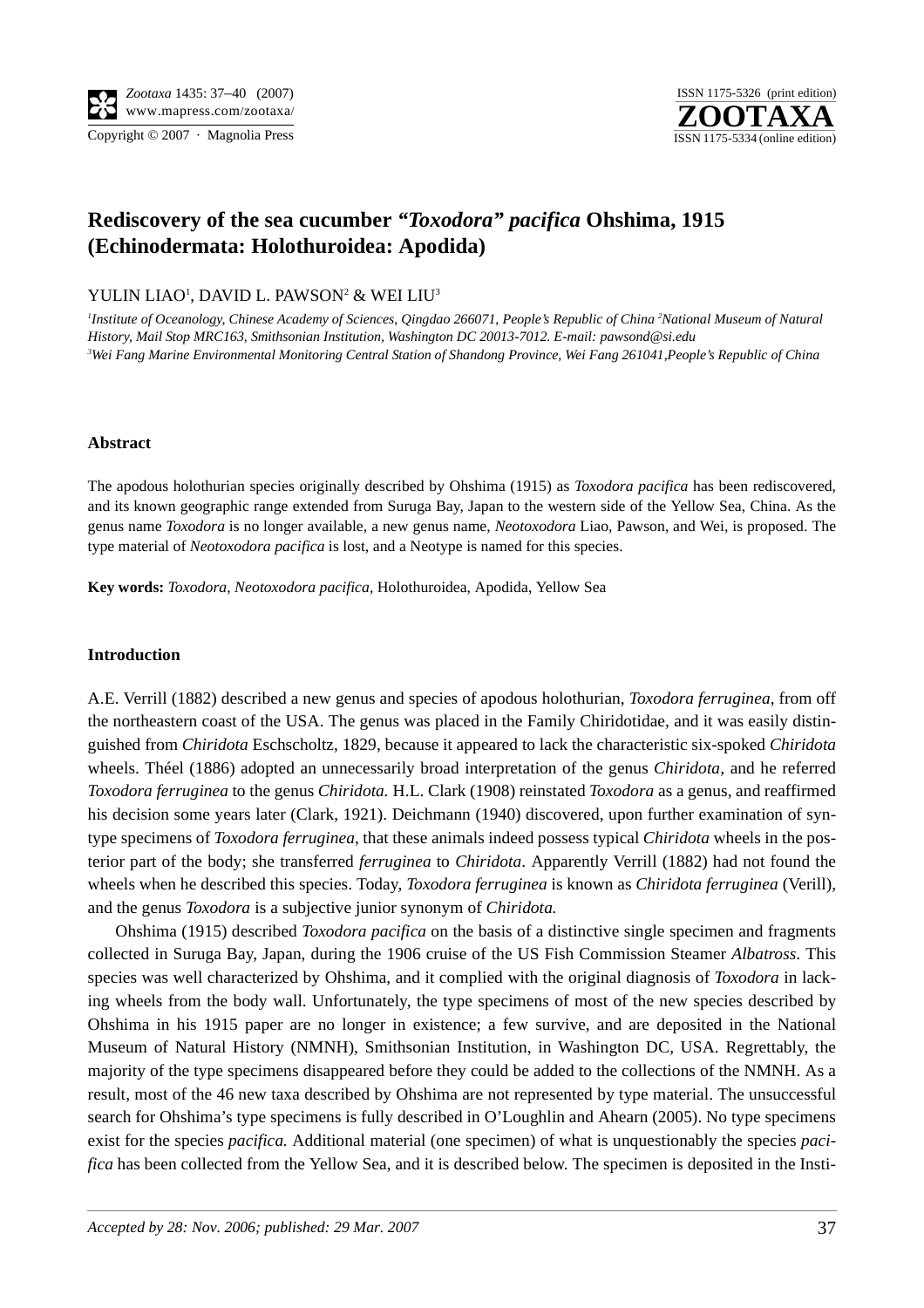tute of Oceanology, Chinese Academy of Sciences (IOCAS). The purpose of this paper is threefold: (1) We briefly describe the specimen of *pacifica* collected from the Yellow Sea, (2) we propose the new genus name *Neotoxodora* to replace the now unavailable name *Toxodora*, and (3) in the interest of stability, we propose a Neotype for the species *pacifica*.

# **Order Apodida**

**Suborder Synaptina Smirnov, 1998**

**Family Chiridotidae Östergren, 1898**

## **Subfamily Chiridotinae Östergren, 1898**

**Remarks:** In his discussion of the content of this Subfamily, Smirnov (1998) included three genera. *Chiridota* Eschscholtz, 1829 and *Polycheira* H.L. Clark, 1907 have wheels in the body wall, but *Paradota Heding*, 1935 lacks wheels. *Paradota* differs from Neot*oxodora* (see below) in having 15 tentacles, approximately 12 polian vesicles, and body wall rods of a different type and size, two to three times as long as those of Neot*oxodora*. *Neotoxodora* is a distinctive addition to the Subfamily Chiridotinae.

### *Neotoxodora,* **new genus**

**Diagnosis:** Tentacles 12. Polian vesicles six. Wheels absent from body wall; ossicles in body wall exclusively minute, slender rods.

**Type species:** *Toxodora pacifica* Ohshima, 1915.

*Neotoxodora pacifica* **(Ohshima, 1915)**

Figures 1–2.

*Toxodora pacifica* Ohshima, 1915, page 286, plate 11 fig. 35.

**Diagnosis:** Large, approximately 150 mm long and 10–14 mm in diameter. Tentacles 12, each with 6 digits of equal size. Body wall with slender rods of average length 59 μm; rods usually slightly curved.

**Material examined:** NEOTYPE, IOCAS E 1119, Yellow Sea, 33º30'N, 125ºE, 79 meters, 12 January 2003, muddy sand bottom, Peterson grab, 1 specimen.

**Description:** Body (Fig. 1) cylindrical, 150 mm long and 10–14 mm in diameter. Color in alcohol purplish-gray overall, lighter in relaxed area where body wall is thin and translucent. Color fades to whitish after several months in alcohol. Tentacles 12, more or less contracted, peltato-digitate, each with six equal-sized digits. Anterior part of body contracted, with transverse wrinkles. Calcareous ring conspicuous, strong, rigid, composed of 10 pieces 1.2 mm high, radial pieces notched anteriorly for passage of radial nerves. Polian vesicles six; stone canal single, coiled. Genital tubules branched once or twice near base; genital papilla in middorsal interradius, immediately posterior to tentacle crown. Ciliated funnels few, scattered along midline of left dorsal interradius. Ossicles in body wall (Fig. 2) exclusively minute slender rods 36–68 μm long, average length 59 μm, often with ends incurved and thickened at the middle. Tentacles contain rods similar to those in body wall.

**Remarks:** There is no doubt that the Yellow Sea specimen should be referred to Ohshima's *Toxodora*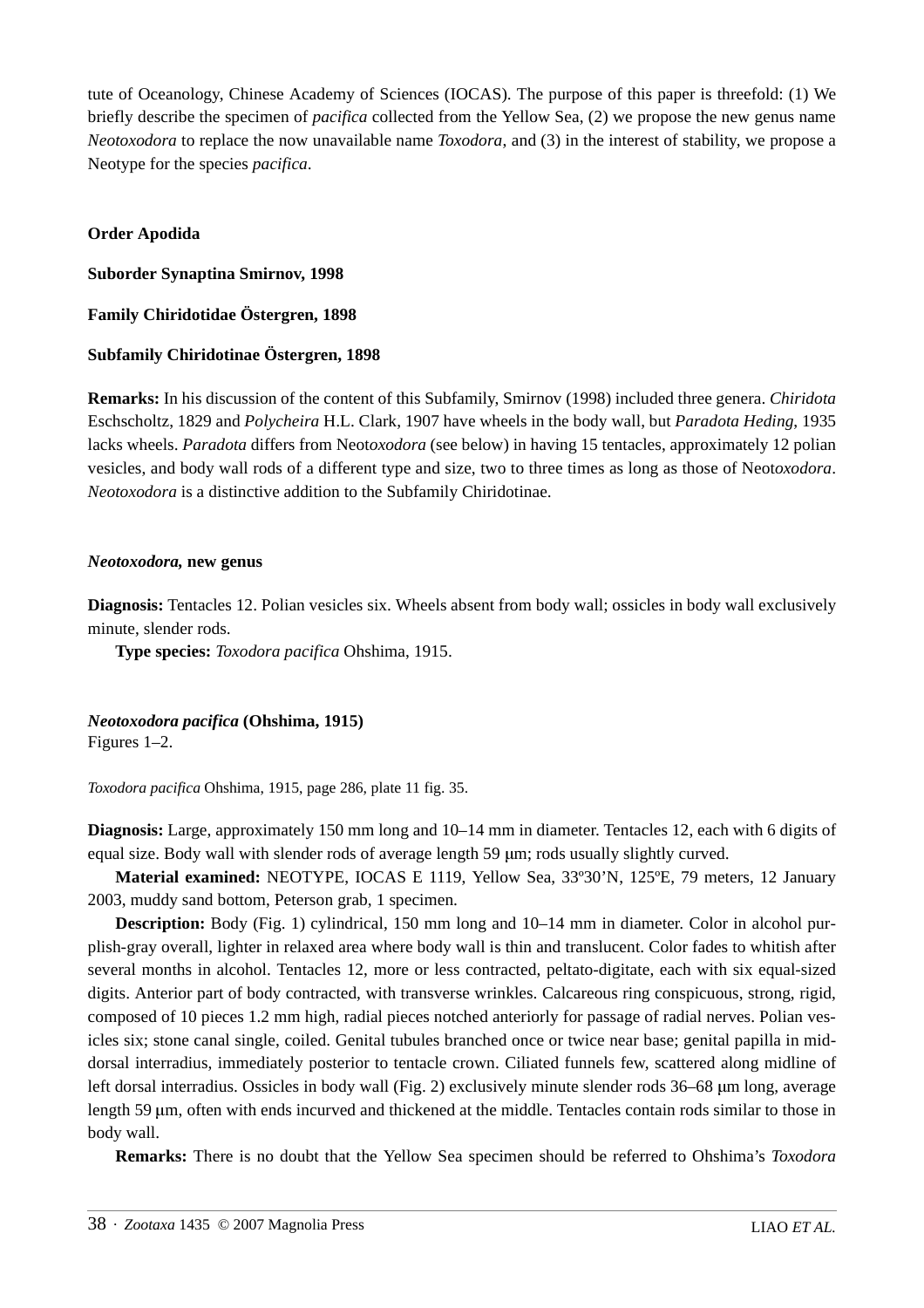*pacifica.* In terms of size and color, and other details, they are identical. In his description, Ohshima (1915) noted that the rods in his material were 370–660 μm long; this was clearly a typographical error, confirmed by his illustration of the rods on Plate 11 figure 35, in which, according to his scale, the four rods are 40–56μ<sup>m</sup> long.



**FIGURE 1.** *Neotoxodora pacifica* (Ohshima), Neotype specimen.



**FIGURE 2.** *Neotoxodora pacifica* (Ohshima), rods from body wall.